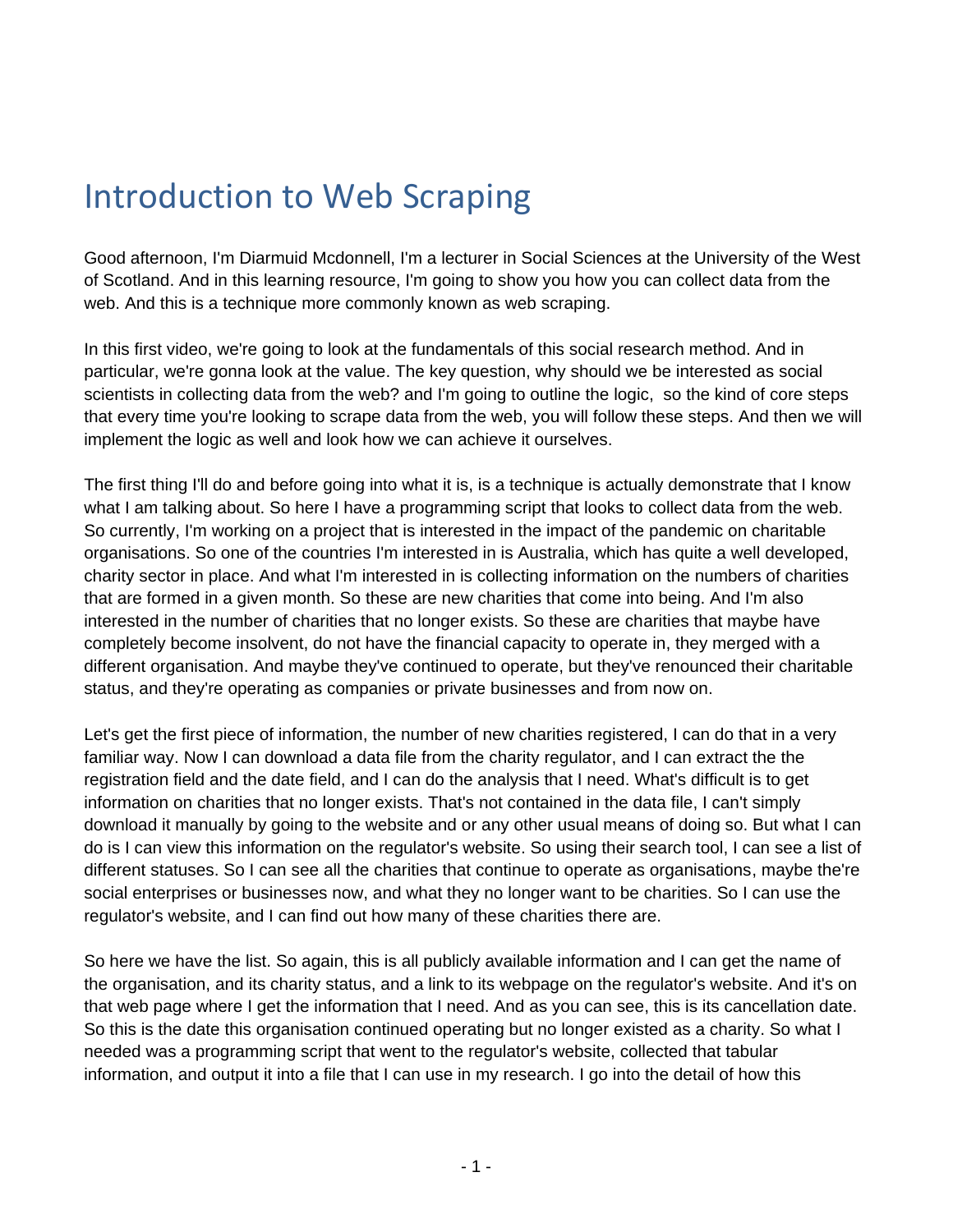programming script is constructed in a later video. For now, I'm just going to set it running, continue with the presentation and hopefully in five or 10 minutes time, show you that it has actually worked.

So let's return to the fundamentals of web scraping. So how can we define it? Well, the first thing to say is that it is a computational technique for capturing or storing or extracting data that's stored on a web page. Computational is the obvious the key word here, you can manually visit a web page, just like I showed you right there. We can use our mouse or we can use our keyboard and we can select the information that we want, we can right click, we can copy and paste. And you know, we can right click on an image and say save images, etc. So we can manually download or extract data from webpages. And oftentimes, it can be simpler. If you only need a little bit of information infrequently, you can simply do manual extraction. But of course, it's very obvious downsides when it comes to accuracy and the kind of labour resource needed and to collect larger and more frequently updated social science datasets.

How do we do it? Well, we generally implemented using a programming script just like what I showed you, which is written in the Python language. But there are software solutions that you can use also. So Google Chrome has a means of scraping web page. So you can use your browser to do it. Microsoft Excel, I think has some functionality that allows you to scrape web pages. And there are specific software and packages that you can use. Also, I'm generally in favour of writing programming scripts, I think you get additional flexibility and kind of specificity of what you want to do. I think there are intellectual benefits that accrue also from learning a programming language as a social scientist. And there are some other reasons why I think it's, it's worthwhile, also. But the ultimate aim, were social scientists, it's to collect social research data. And whether you you do it using a programming scripts? Whetheryou do it manually, etc. That's, that's, of course up to you. What I would say is the programmatic approach is actually relatively simple. It may seem daunting at the outset, but actually, it's a very mature methods, web scraping. There's lots of documentation, lots of examples, and lots of help out there that will get you up and running very quickly.

So why should we do it? This is the fundamental question as social scientists, maybe it's interesting, maybe you get a kick out of it? I certainly do. But why do we do it for research purposes? The first thing to say is maybe an obvious point but it should be stated, webpages are an incredibly rich and important source of publicly available information on a whole variety of social phenomena of interest. And my particular area, as I've just said, is charitable organisations, the data files and the kind of data resources that are available are increasing in quality and in terms of volume, there's still quite a lot of information. And as we've seen, in my example, just there, that can only be accessed through web scraping. Now I can do it manually, I can take an incredible amount of time, but the project I'm doing needs monthly snapshots of the number of new charities and the number of disappeared charities and web scraping provides very accurate and reliable way of doing.

So we think of the variety of information that web pages can hold. I mean, there's a whole host of different data types, we've got files, we've got text, we've got photos, videos, we've got lists, like I've just showed you, you know, tables of information that we might be interested in. Web scraping can be used to collect all of those different data types. So it's not just for cutting and pasting, you know, in an automatic way from a web page, we can use it to request files and download them to our machines. It's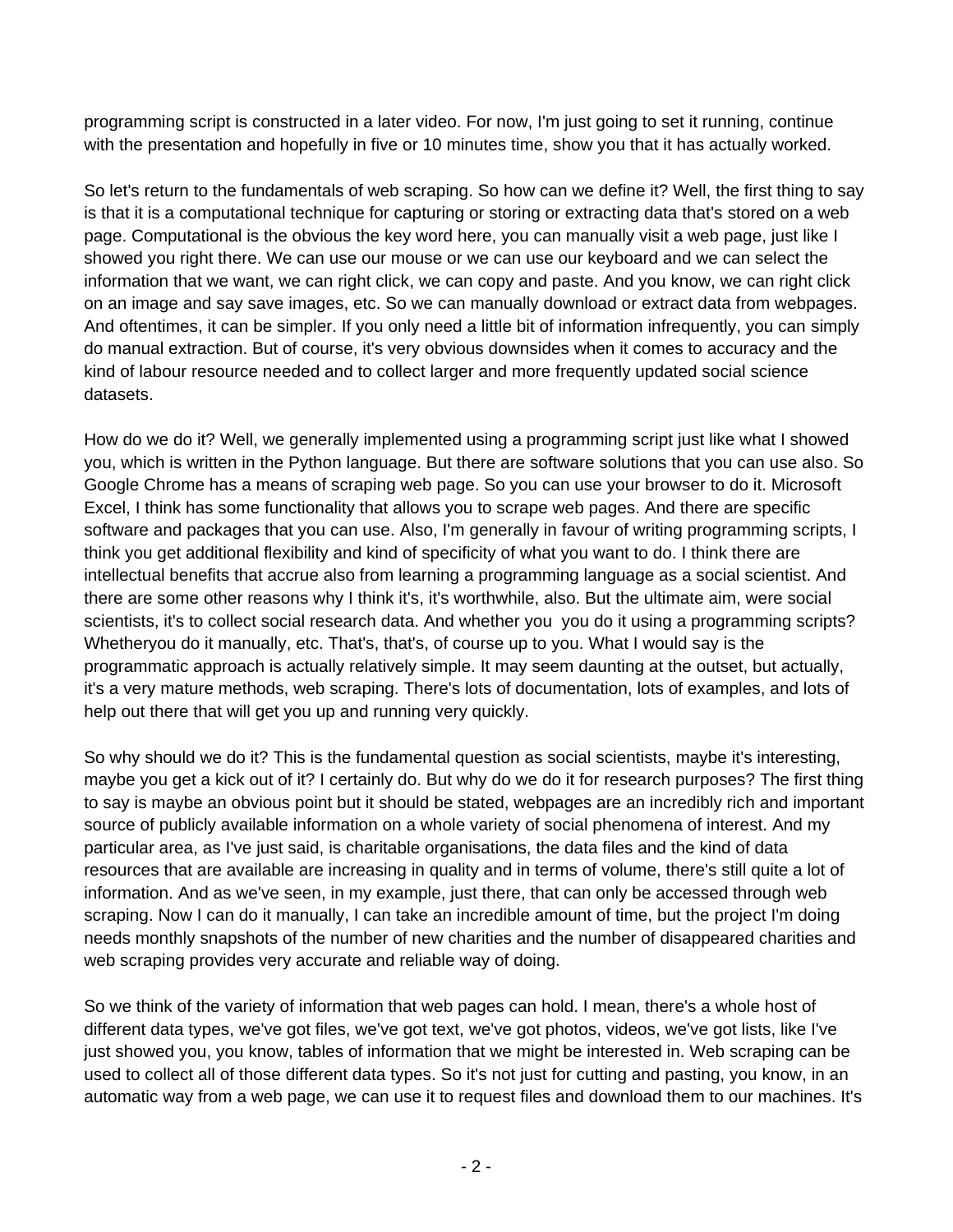a very flexible method in that sense. Once collected the data that we think is of interest and is really rich and varied, we can kind of reshape it into the format's we need for analysis. Typically, you know, i'm a quantitative researcher, so I use stata. And as we've seen with the example I've just been showing you, it's going to spit out a nice CSV file that I can import nice and easy into stata for analysis.

So what's the logic? So how do we actually go about implementing this research method? Well, basically, there's two kind of stages, there's, there's things we need to know and there's things we need to do. So the first thing we need to know is the location where the web page can be accessed. This is maybe more commonly known as the URL or the web address or the link. Different interchangeable terms can be used. But all of those things represent the location on the web where that web page is actually stored. So for example, the BBC homepage can be found at the following URL, HTTPS, colon forward slash forward slash, BBC co.uk. And that's the location of the BBC website, on the World Wide Web. So once we know the location of the actual web page, we need, then we need to find the location of the information on that web page. Now, webpages, you'll be very glad to hear follow a very standardised and interpretable structure. So it's not just you know, a wash of text and programming, you know, cold web pages are hierarchical, they use tags to identify different types of information on the web page. And we can use that to our advantage to locate the information we need, and then to actually extract it.

So once we know those two critical pieces of information, and we can move on to the fun bit, the doing the actual scraping of data. So the first thing we do is we need to actually request that web page. We do that manually by opening a browser from a Google Chrome, you type in a the address or the link or the URL, and you press enter or you press the button, and your browser requests the web page and returns the contents to view so you can view it. So we can also mimic that process so we can conduct that process using a programming language. Once we've requested the web page, we then need to you know parse so we need to understand the structure of the web page. So then we can start picking up the bits of information that we need. In essence, this is just basically telling, in my case, Python that what we've requested is a web page that's structured like a web page and take that into account as we move forward. So once we understand the structure of the webpage, then we need to start picking out the bits of information that we need, or that we're interested in and then we can write that information to a file, so we can use it for analysis later. So six kind of key bits, or six elements of logic to work scraping, two relate to knowledge that we need, and four relate to practices that we need to engage in.

So what would be the value of all of that kind of process. So really, as I said before, it's a very mature method got lots of established packages, what I've been using, what we will use going forward in this learning resource is the requests module, and the beautifulsoup module in the Python programming language. There's lots of examples, lots of help available, and you're not starting from scratch, there's plenty of available help. If we use computational rather than a manual approach, and we get the ability to schedule or automate our data collection activities. As I said, previously, what I do is I set this programming script running once a month, on the 28th of every month, I have a server, so I have my own computer in the cloud, it runs on Matt, all the data gets downloaded there. And then once a month, I download to my machine, I imported this data, and I produce the analysis that I need. And again, the richness of the information and its variety as well that you can find on webpages, I think it's a point worth repeating again, and again, there's an enormous amount of digital information relating to social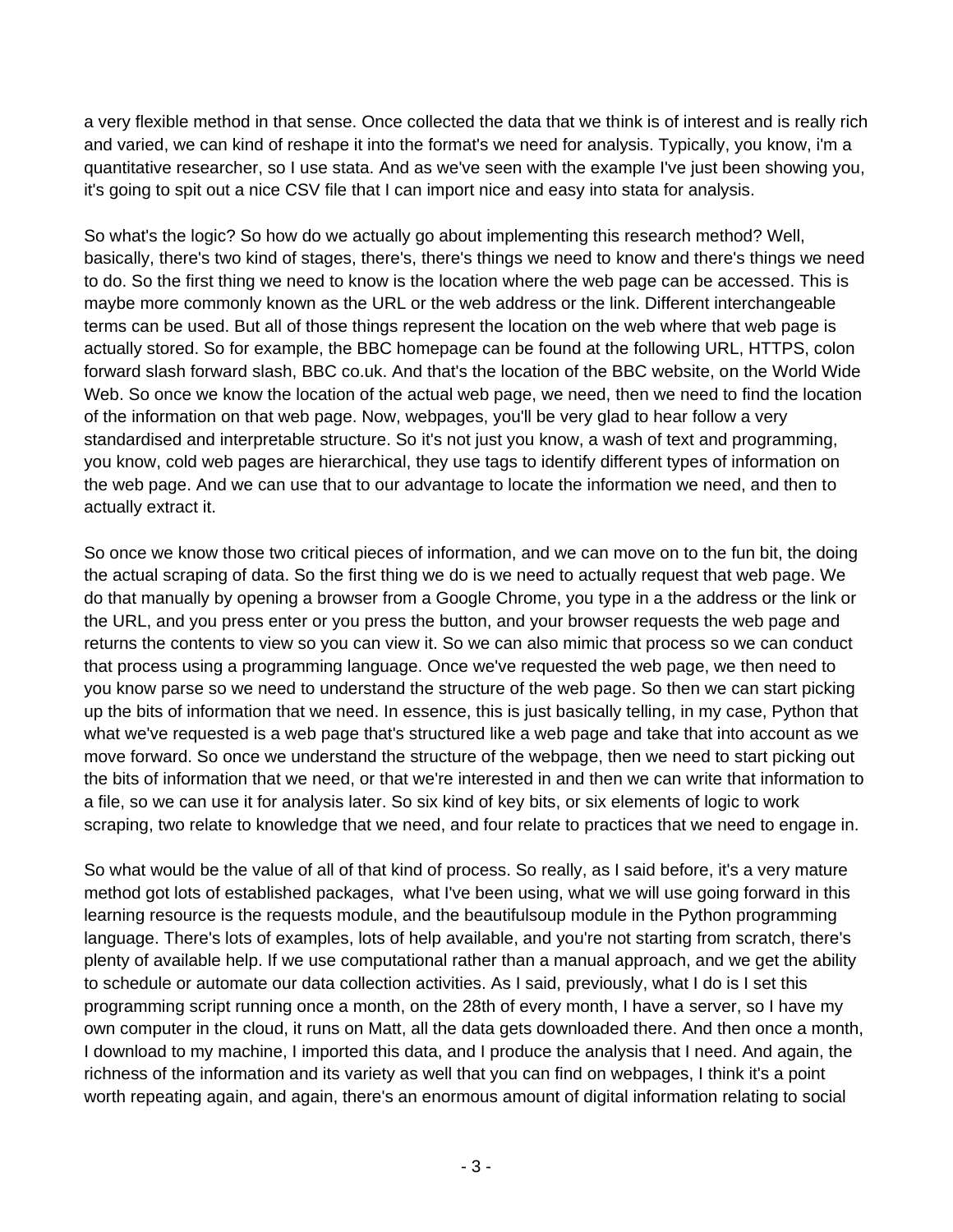phenomena, that if only we could you know, access in a very reliable and accurate way, we can do so much more with as social scientists. So we can be a very accurate and reliable data collection method, and a very useful part of your toolkit as a social science researcher.

So I've been evangelising about this method so far, but of course, it has a couple of limitations that needs to be borne in mind. The first is the information that you request, it tends to be updated quite frequently. Now there are some web pages that you know, never really experienced updates or changes. Again, go back to maybe the BBC website that changes every couple of minutes, nevermind every hour or every day. So the information on that and changes very frequently. If the information changes, then maybe the structure of the webpage changes, which means your programming script can't find the the tag or the element on the webpage it's looking for, then your script breaks. Now there's ways of improving your script so that it doesn't break when it encounters changes. But it does mean that there's quite a bit of manual checking on your part of the web page you're scraping every so often to check that it looks the way you expect it to look. And it should be bear in mind, if you share your code as well that you know, you have a responsibility to maintain it so that it works with with future versions of web pages. Some websites are advanced enough that they can block or kind of slow down or throttle the scraping that you're conducting. And, for example, the Amazon website, it's not possible to scrape you know price and product information. And it's clever enough it knows to block automatic attempts to download information from the amazon.co.uk. website. That's the big example. But there are plenty, it's not a very, I say advanced but it's not actually a very uncommon technique by websites, you may be surprised which ones can actually stop you or slow you down in your web scraping activities.

Web scraping and of course, any kind of computation work that you do is dependent on your computing setup. Where it's working is very possible to do on standard desktops or laptops. You don't need lots of memory for example, it's not too difficult to set up Python on your laptop. That's something we can, we can demonstrate. But it still should be borne in mind. So Python itself gets updated every so often. The packages that you use to scrape websites, that gets updated every so often and this all needs to be taken into consideration and updates need to be made to your laptop or desktop or whatever that you're using.

And of course there are some ethical and legal implications of web scraping. We'll cover those in the final video. You don't need to be too scared the legal kind of ramifications, but you do need to bear in mind that it's not a free for all that just because the information can be viewed publicly does not mean you have a right to automatically or computationally scrape that data or to use it for whatever purpose you deem necessary.

So why have I been collecting that Australian data? returning to my example that I showed you earlier/ Well, this is what I want to get at. So this is the analytical output I'm interested in. So I've called these charity removals. So that's an organisation that for whatever reason, no longer operates as a charity. I'm interested in these seven jurisdictions globally, the three UK jurisdictions and the USA and Canada and New Zealand and Australia. So the reason I want to collect data on charities in Australia that no longer exists, because I want to calculate well, is 2020 significantly different than previous years when it comes to disappearing or removed charities. So you can see in Scotland, 2020 was an untypical year,